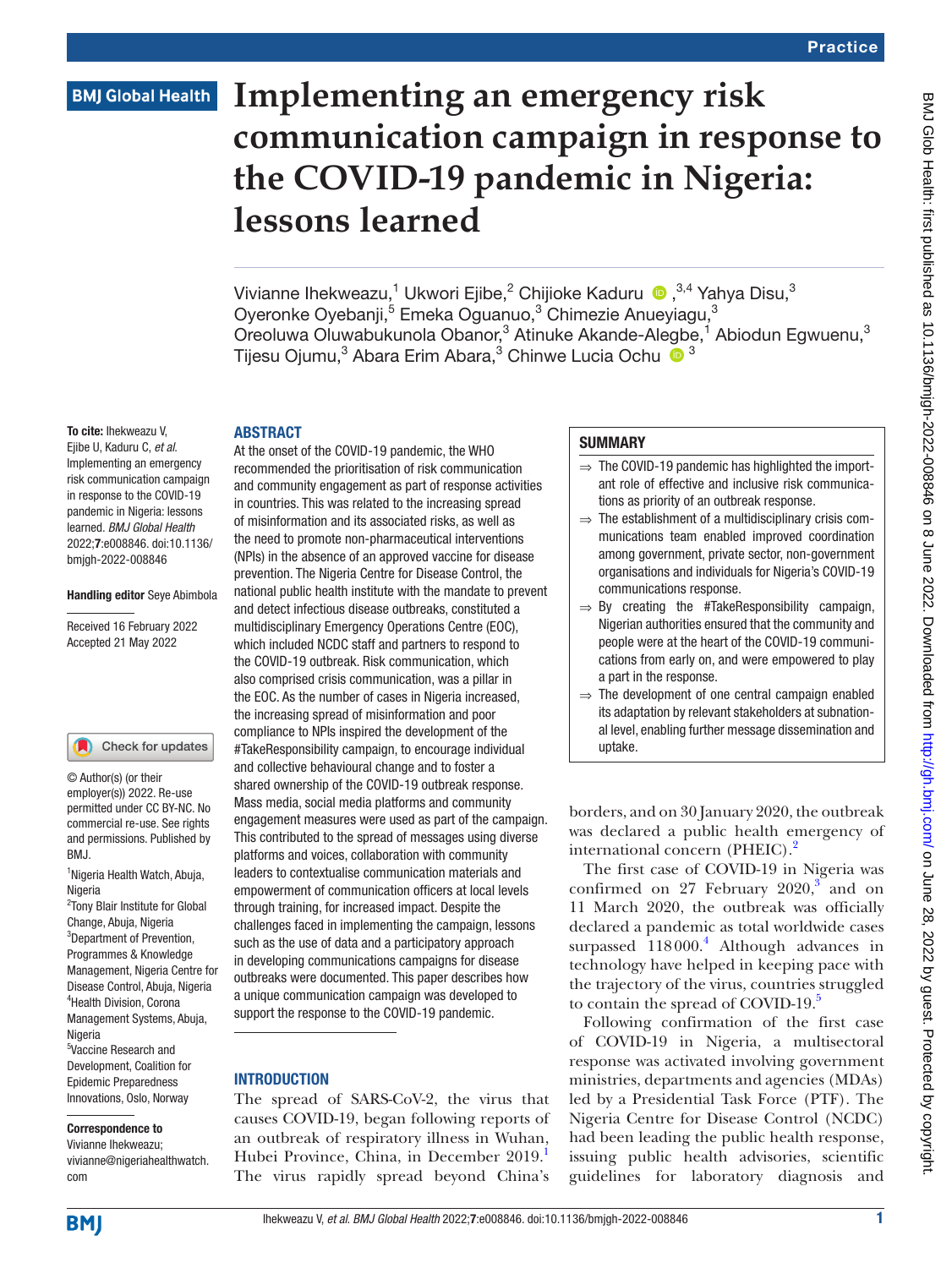clinical management of cases, and adapting case defini-tions for the Nigerian context, among others.<sup>[3](#page-5-0)</sup>

Globally, the spread of COVID-19 has been accompanied by a large amount of false information about the virus, especially on social media.<sup>[6](#page-5-3)</sup> Early in the pandemic, researchers identified that misinformation was spreading as quickly as the virus.<sup>[7](#page-5-4)</sup> There are various implications of the spread of misinformation, and some of these tend to be fatal. For example, an official in Iran's Legal Medicine Organisation stated that 728 people died from alcohol poisoning in Iran as a result of rumours about alcohol as a possible cure for the virus that causes COVID-19 on social media.<sup>[8](#page-5-5)</sup> Similarly, in Nigeria, the spread of misinformation about salt water solution as a preventive method against Ebola virus disease led to deaths during the 2014 West African outbreak.<sup>[9](#page-5-6)</sup>

In its COVID-19 strategy update published in April 2020, WHO recommended that Member States 'enable and empower all individuals and communities to own the response through communication, education, engagement, capacity building and support'[.10](#page-5-7)

Several global institutions and countries developed communication campaigns as part of their COVID-19 response. For example, the United Nations launched a 'Verified Campaign' to reach people with accurate information and compelling stories.<sup>11</sup> In the UK, the campaign slogan 'Stay Home. Protect the NHS. Save Lives' was developed in a twice daily to galvanise public support for the response, by uniting the country around an entity, the NHS, irrespective of people's different belief systems.<sup>12</sup> A member of the UK COVID-19 response team described its communications campaign as the 'biggest UK adver-tising campaign since the Second World War'.<sup>[13](#page-5-10)</sup>

As the Nigerian government introduced early lockdown of activities, restrictions on social gatherings, internal travel restrictions and physical distancing, these policies demanded clear, timely and accurate communication to individuals, communities and businesses. The NCDC therefore developed a communication campaign tagged #TakeResponsibility. The campaign was developed to address the spread of misinformation and to empower Nigerians with the right information to drive individual behavioural change and prevent the spread of COVID-19.

Publicity campaigns are well known for motivating populations to take action. They have been used to promote public health goals, both new interventions, for example, vaccines or safety campaigns, like the use of seat belts. They are also used in epidemics and pandemics because of the need to quickly disseminate information. Despite the usefulness of communication campaigns $^{14}$ during the COVID-19 pandemic and their development by countries and institutions, there is sparse literature focused on the development of country-wide campaigns.

The documentation of processes for the development of communication campaigns is important to assess the value of this strategy as part of outbreak response, identify strengths and gaps in implementation, and improve

the communications response to future outbreaks and pandemics. This paper describes Nigeria's experience in developing a communications response including a campaign to promote behaviour change during the COVID-19 pandemic, and lessons learned for future outbreaks.

#### DEFINING THE CAMPAIGN

Prior to the confirmation of Nigeria's COVID-19 index case, a crisis communication team was constituted at NCDC to define the country's communication strategy. Given the uncertainty around the origin of the virus and mode of spread, the initial focus of the strategy was to provide accurate and evidence-based information in real time while ensuring transparency about was known and unknown about the virus.

In Nigeria, the federal government instituted an early and complete closure of businesses, lockdowns, restrictions on social gatherings, internal travel restrictions, physical distancing and the use of face masks.<sup>15</sup> This was in addition to other public health response strategies such as the early detection of cases, tracing of contacts and communication of risk via preventive messages, while ramping up testing and case management infrastructure across the country.

However, the issue of poor compliance by the public proved challenging and posed a major threat to the response nationwide. This problem was not unique to Nigeria alone, as several countries that instituted voluntary compliance, reported varying levels of compliance.<sup>16</sup> The policies introduced by the government had adverse effects on the livelihoods of many Nigerians and resulted in social and economic disruptions $17$  fuelled by lack of social safety nets $^{15}$  and heightened public anxiety.

Following increasing reports of poor compliance to NPIs through traditional and social media as well as lived experience of the responders, a crucial meeting of the crisis communications team was held to evaluate the communications challenges and opportunities in the early response. A major communication dilemma identified during the meeting was the growing mistrust in the government, contributing to non-compliance to the NPIs. Therefore, one of the main priorities identified was the need to develop a strategy that used an approach of encouraging individuals to take responsibility to limit the spread of the virus, by complying with the public health recommendations. The team also identified the need to diversify the source of public health messages from NCDC alone to include other stakeholders. This was to increase the reach and intensity of the messages, meet the needs of key target audiences and influence the public to make informed decisions to protect themselves and their loved ones.

The first communications campaign for Nigeria's COVID-19 response was immediately developed and tagged #TakeResponsibility in March 2020. The goal of the #TakeResponsibility campaign was to drive individual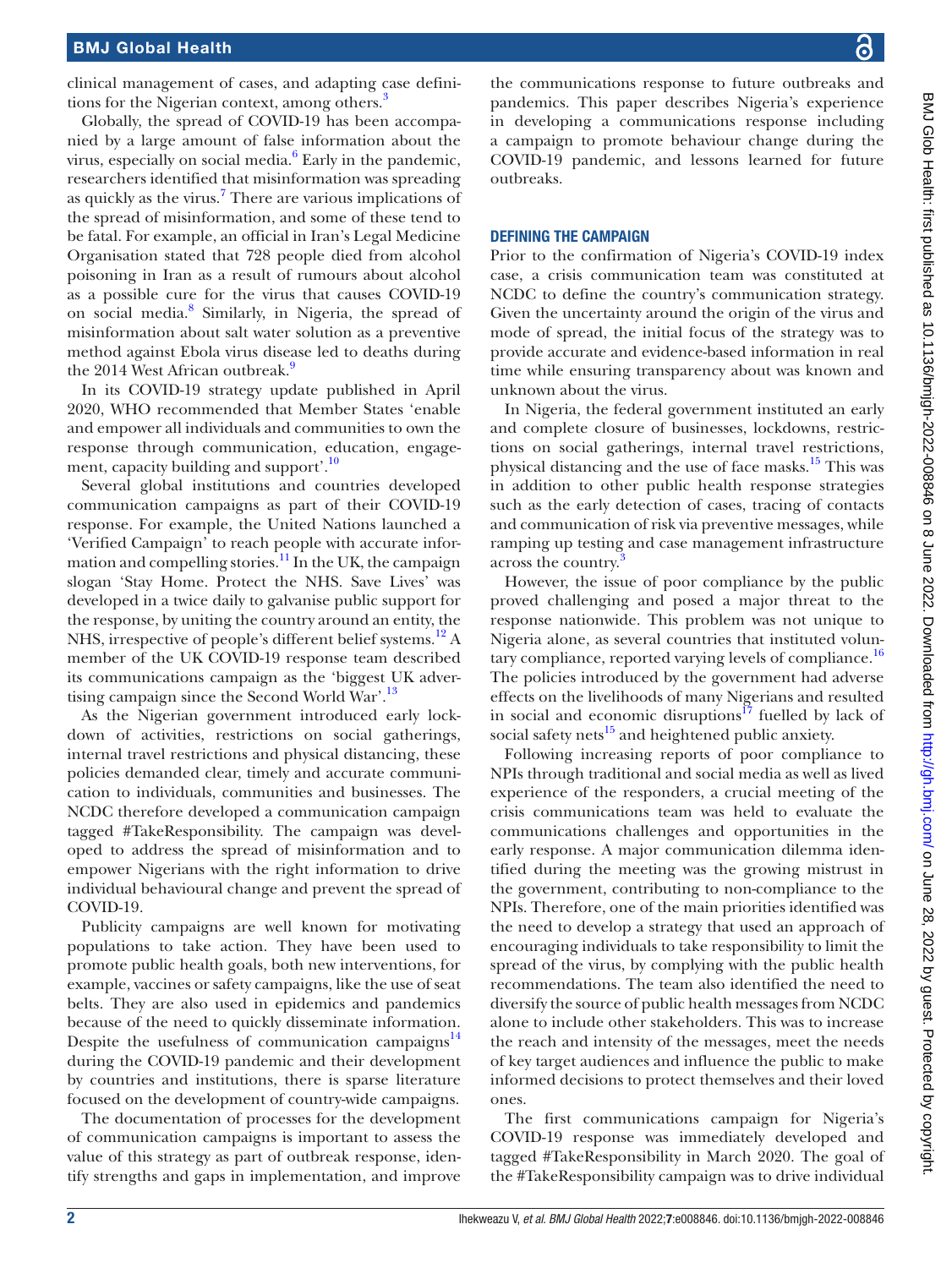#### Key findings from the crisis communications meeting that led to the development of #TakeResponsibility campaign

- $\Rightarrow$  Majority of the public did not believe the report that COVID-19 had been confirmed in Nigeria, due to low levels of trust in the government.
- ⇒ There was an increasing spread of misinformation. As was the case during the Ebola outbreak, false information was being circulated as preventive measures for COVID-19. For example, gargling with salt water provides protection from the SARS-CoV-2 virus.
- ⇒ A whole-of-society approach was necessary for an effective response to the outbreak. This meant adopting a bottom-up approach, where not only the government had responsibility for preventing the spread of the virus, but all facets of the society.
- ⇒ There was a need to reinforce the PHSMs, hand washing, practising proper coughing and sneezing etiquette, physical distancing, and in countries like Nigeria, self-isolation for international travellers.

behavioural change by defining the role of individuals in protecting themselves and loved ones and highlighting the consequences of failing to comply with health and government guidance. The responsibility of individuals and self-organised groups was put at the centre of the accountability framework for decision-making.

The crisis communications team worked closely with the Risk Communication Pillar of the NCDC-led national Emergency Operations Centre (EOC) which had been activated after the first confirmed case of COVID-19.

#### IMPLEMENTATION OF THE #TAKERESPONSIBILITY CAMPAIGN

The #TakeResponsibility campaign provided a rallying point for other groups that were keen to support the COVID-19 response in Nigeria. This included government institutions, influencers and celebrities, private sector institutions, non-profit organisations, civil society organisations and individuals in voluntary capacity. These organisations which we describe as 'key players' aligned with the crisis communications team convened by NCDC and were tasked with the timely dissemination of health information to Nigerians. The activities implemented as part of the campaign can be described in three categories:

# Information management and risk communication

Proactive development of messages

The NCDC convened regular meetings with key players to ensure alignment and timely dissemination of messages and agreement on means of dissemination. To manage information and develop messages through the campaign, the crisis communications team analysed data in real time from multiple data points including NCDC's Event-Based Surveillance system and a routine Audience Insight Polling commissioned by the Presidential Task Force (PTF) supported by the UK government. This was important when new measures, such as the compulsory use of face masks, was introduced as it provided an opportunity to monitor awareness and rumours, and to develop messages to address these, often within hours.

These messages were used during the daily media briefings convened by the PTF after the first confirmed case of COVID-19 was reported. The media briefings broadcast across all television stations and radio outlets focused on providing regular updates on the pandemic and highlighting key messages of the #TakeResponsibility campaign.

In addition, there were about 30 television and radio appearances per week by NCDC and its partners to provide information on the pandemic. The NCDC convened a group of spokespersons including its staff, partners and individuals supporting the communications response. The spokespersons were trained using messages from the #TakeResponsibility campaign and provided with guidance such as talking points for media engagement. The digital communication materials for the campaign were made available on the NCDC website.

Reactive development of messages to counter misinformation

To stay ahead of the tide and given the wide-reaching impact of social media, conversations on major platforms (Facebook, Twitter, WhatsApp) were tracked through NCDC's event-based surveillance system. The data and information from this was used to develop communication materials and messages which were then disseminated widely on traditional and social media to address the misinformation and identify focus areas. The NCDC crisis communications team also partnered with Facebook and Twitter to ensure that the agency's social media platforms were verified and information coming from the agency was recognised as a trusted source of COVID-19 information. Campaigns were further amplified through the support of Nigeria's telecommunication companies, using Short Message Service (SMS) to disseminate messages.

# Adaptation of the #TakeResponsibility campaign at the Subnational level

Given the country's federal structure and cultural diversity with over 250 ethnic groups, the #TakeResponsibility campaign was adapted at the subnational level to ensure adequate contextualisation, simplification and translation of the messages into local languages. The campaign messages were adapted into written, audio and visual formats and disseminated widely using risk communication structures at the state and community subnational level such as social mobilisation groups, religious and traditional groups. Beyond message adaptation, states were encouraged to develop and own their communications campaign towards achieving the campaign goal and desired behavioural change. For example, Oyo State introduced the Own Your Action (OYA) campaign to encourage residents of the state to also take responsi-bility against the virus,<sup>[18](#page-5-15)</sup> using terms that were considered more appropriate for the local context.

To enable the implementation of the campaign, State Health Promotion teams from all 36 states and the Federal Capital Territory (FCT) were trained between March and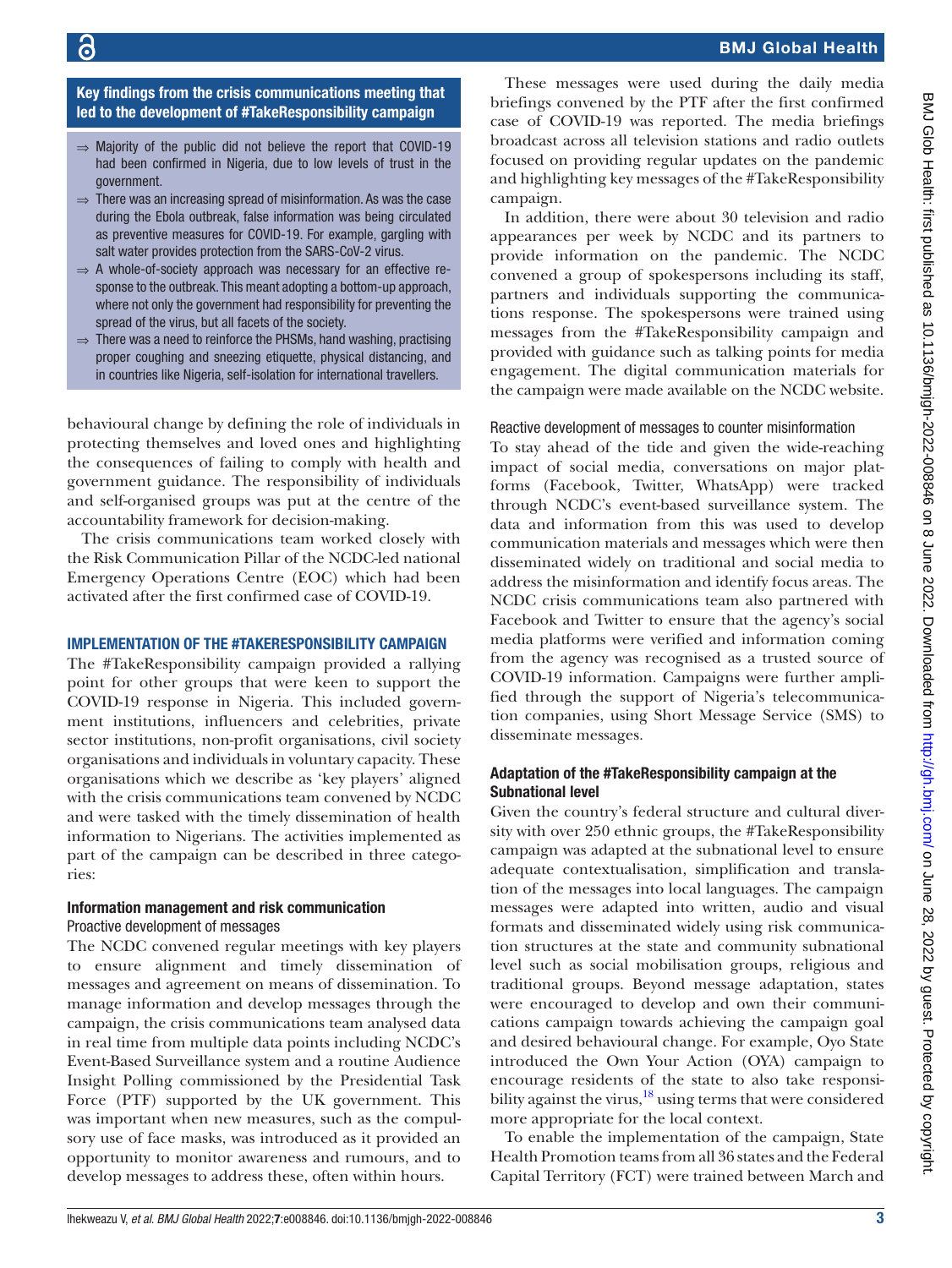April 2020 on Risk Communication and Community Engagement using dedicated training modules.

By the end of April 2020, about 1month into the #TakeResponsibility campaign, 33 out of 36 states and the FCT, in Nigeria had started airing radio and television jingles using the campaign's key messages.

#### Working through partnerships to achieve impact

Strong collaborations were formed and nurtured across the Federal Government's MDAs, and with partners to amplify the #TakeResponsibility campaign. The campaign messages were co-developed by various MDAs, and partners at the state and national level, pretested among different audiences, and disseminated through multiple communication channels. The campaign guided and informed the development of public health messaging on COVID-19 by other organisations, and was further adapted by states, government institutions and private sector stakeholders across nearly every industry. Nigerian celebrities, including actors and musicians, shared messages on the campaign on their platforms, reaching a wide range of audiences.[19](#page-5-16) The hashtag #CelebrateResponsibly was used to remind Nigerians to adhere to the public health and safety measures over the Christmas and New Year festive period.

# Challenges in the implementation of the #TakeResponsibility campaign

The successes of the #TakeResponsibility campaign were driven by its key strength as a collaborative, responsive, whole-of-society risk communications approach to COVID-19 containment. Another strength of the campaign lay in its strong use of online communications platform to drive message dissemination. This strong use of online platforms, however, would also contribute a weakness to the campaign, in a country where millions do not have access to the internet. $20$  The campaign tapped into a wider opportunity provided by multisectoral stakeholder buy-in, which amplified the campaign online and in communities. One of the biggest threats to the response was the need to tackle misinformation, an overabundance of which was termed an *infodemic*. [21](#page-5-18) The infodemic was exacerbated by mistrust in the government. This undermined the public health response and public adherence to preventive measures to reduce the spread of the virus. It also did not help that some respected and trusted voices in Nigeria, such as religious leaders, health officials and professional organisations publicly shared doubts and false information about the virus, its prevention and cures to their audiences.<sup>21</sup>

#### COMMUNITY ENGAGEMENT

In addition to social media as a tool for the #TakeResponsibility campaign, a major focus of our intervention was community engagement. In most sections of rural Nigeria, modern communication channels are significantly less accessible, and its mechanisms are poorly understood by the less or uneducated Nigerians, who account for about

The community engagement approach as part of the #TakeResponsibiility campaign involved stakeholder mapping and analysis to identify traditional, community and religious leaders with wide-reaching impact and influence in their communities. Capacity building was done at the local level, as well as regular coordination meetings, co-creation and pretesting of communication materials. The National Risk Communication Technical Working Group led by NCDC and consisting of various government MDAs, as well as academia and development partners, was expanded to include religious organisations and community leaders/traditional rulers in the country.

To work effectively and reduce bureaucratic challenges, these structures were established within state Public Health Emergency Operations Centre. The selected community leaders were trained and tasked with using their structures at the local levels to work closely with community-based organisations in adapting the campaign. In turn, they worked with Village Development Committee members, Ward Development Committee members, town unions, town announcers, artisan/youth groups/associations, faith organisations. Furthermore, key roles and responsibilities for the different groups was collaboratively established, around creating awareness, rumour monitoring and support with surveillance. This ensured accountability of the various groups in fighting the pandemic. At the peak of the first wave of the pandemic, these local community leaders provided weekly feedback on awareness level and community practices to the risk communication team through an Open Data Kit (ODK) deployed across all LGAs. This further informed national community engagement strategies.

#### LESSONS LEARNED

#### The campaign contributed to awareness on COVID-19

The #TakeResponsibility campaign sustained awareness about COVID-19, as the response moved from being health sector-led to a whole-of-society response, increasing the self-efficacy of citizens to take ownership of the response and comply with instituted preventive measures. This was shown by the number of social media users reached through the campaign, as well as dissemination of messages by leaders across various sectors such as civil society, traditional rulers, financial organisations, celebrities, among others.

# Participatory approach to developing the campaign messages reinforced messages across Nigeria

As the COVID-19 response required both top-down and peer-to-peer collaboration at the national and state levels,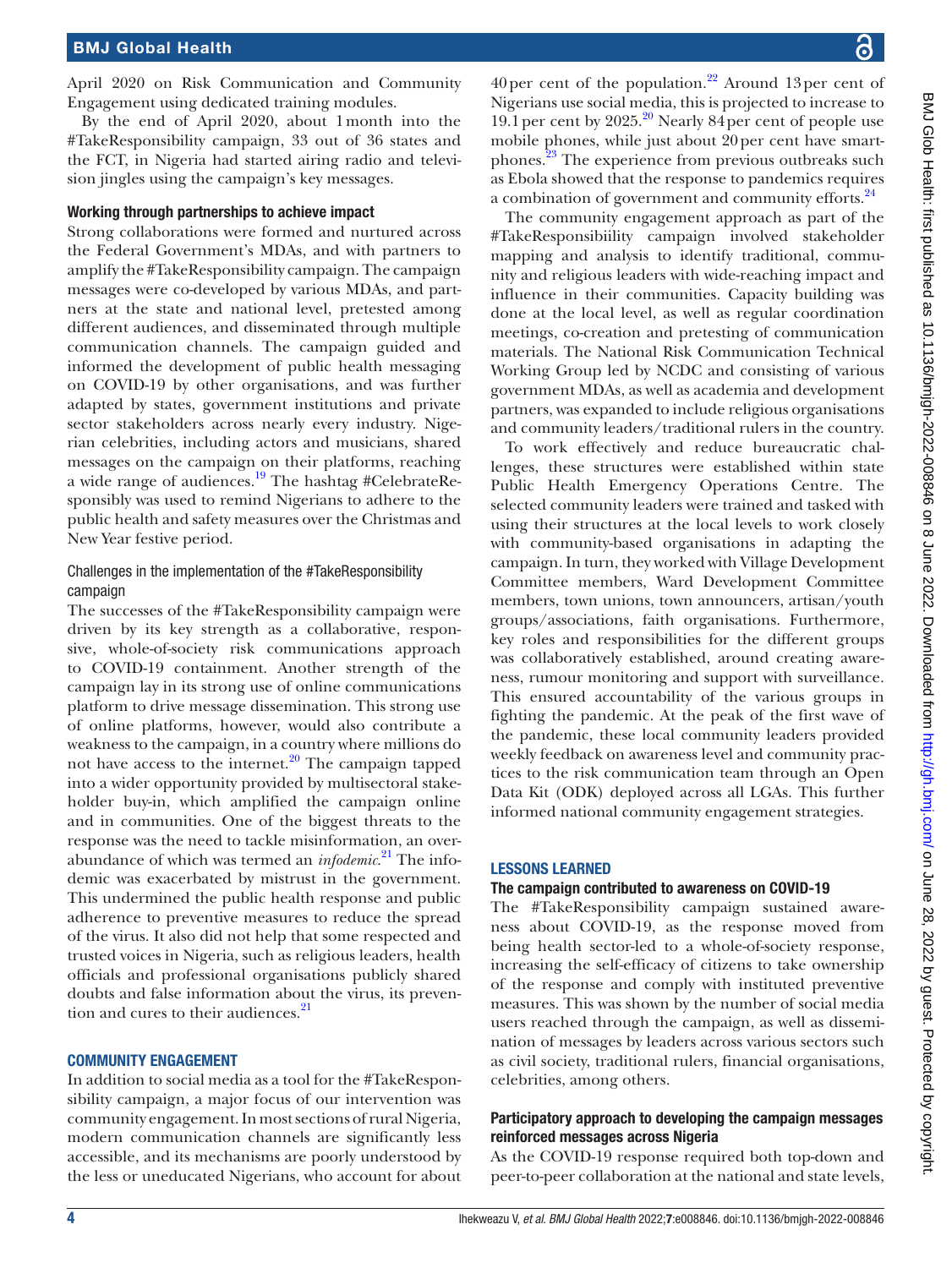the #TakeResponsibility campaign provided a platform to drive a common message. Using this participatory approach, the team was able to leverage on skills and experiences from different backgrounds and sectors to drive the campaign.

#### Data driven messaging is key to effective communication during a crisis

The crisis communication team convened by NCDC deployed several social listening strategies using diverse data points to ensure that the concerns of Nigerians were addressed through communication messages and that rumours were effectively managed. Perception surveys across the country, media monitoring, review of surveillance, call centre and social media data as well as ODK data from local government areas (LGAs) helped to set the messaging priorities weekly. These tools have now been adopted by NCDC as important components of risk communication strategies for other infectious diseases of public health importance.

# The campaign was complementary and embedded within a wider response and this created more accountability and support for the response

The #TakeResponsibility campaign provided the narrative and guiding principle for the entire COVID-19 response in Nigeria beyond risk communication. It was embedded within the response activities. It provided a sense of accountability among responders as well as citizens to ensure that the pandemic was managed effectively in Nigeria, following the community transmission of the disease in the country.

#### The media plays a key role in public health message dissemination

The implementation of the #TakeResponsibility campaign relied on external support from MDAs, development partners and the private sector. The campaign leveraged on media airtime provided free-of-charge by media houses in Nigeria. The relationship between various stakeholders in the response and the media, enabled access to airtime and widespread dissemination of risk communication messages.

#### **CONCLUSION**

The #TakeResponsibility campaign has remained at the heart of risk communications and community engagement for COVID-19 containment in Nigeria, driven by government institutions at national and state levels, development partners, the private sector and individuals. This is evidenced by the leadership of the campaign by Nigeria's national public health institute and the direct linkage between the commencement of the campaign and its alignment to all government directives on public health and social measures. #TakeResponsibility led to the evolution of several micro-campaigns targeted at communicating PHSMs to millions of Nigerians. These demonstrated a remarkable level of solidarity by rising to

the challenge of responding to COVID-19 using a wholeof-society approach. Given Nigeria's experience with recurrent multiple disease outbreaks, the lessons learned through this campaign, particularly in the difficulties of translating awareness on public health and social measures to action, will be used and adapted to ensure that effective communications strategy is deployed in outbreak preparedness and response towards strengthening national health security.

The established mechanism for dynamic social listening during the response will be adapted for addressing future misinformation and risky behaviour during unusual public health events, as one of the core capacities required for risk communication by the International Health Regulations. While the strengthened collaboration among diverse stakeholders for message development and dissemination will be sustained among the pre-existing National Risk Communication Technical Working Group for promoting participatory approach for future message development and dissemination.

Twitter Vivianne Ihekweazu [@vihekweazu](https://twitter.com/vihekweazu), Ukwori Ejibe [@ukonuma,](https://twitter.com/ukonuma) Chijioke Kaduru [@dr\\_kaduru](https://twitter.com/dr_kaduru) and Chinwe Lucia Ochu [@chinwe\\_ochu](https://twitter.com/chinwe_ochu)

Acknowledgements The authors thank State Epidemiologists, State Health Education Officers and other officials involved in the implementation of Nigeria's COVID-19 communications response. The authors also thank the media in Nigeria, other institutions and individuals who supported the implementation of the COVID-19 communications response through dissemination of messages, design of communication materials amongst other areas.

Contributors VI and UE developed the concept and structure for the paper. AA-A, AEA, CA, CK, EO, OO, OOO, TO, YD, UE and VI developed the first draft of the paper. AEA, CA, CK, EO, OO, OOO, UE, YD and VI reviewed subsequent drafts. VI and CLO reviewed the final draft and approved the paper. All authors were involved in the design and implementation of Nigeria's COVID-19 crisis communications response.

Funding The authors have not declared a specific grant for this research from any funding agency in the public, commercial or not-for-profit sectors.

Competing interests None declared.

Patient consent for publication Not applicable.

Ethics approval This study did not receive nor require ethics approval, as it does not involve human and animal participants.

Provenance and peer review Not commissioned; externally peer reviewed.

Data availability statement Data are available in a public, open access repository. No data are available. All data relevant to the study are included in the article or uploaded as supplementary information.

Open access This is an open access article distributed in accordance with the Creative Commons Attribution Non Commercial (CC BY-NC 4.0) license, which permits others to distribute, remix, adapt, build upon this work non-commercially, and license their derivative works on different terms, provided the original work is properly cited, appropriate credit is given, any changes made indicated, and the use is non-commercial. See:<http://creativecommons.org/licenses/by-nc/4.0/>.

#### ORCID iDs

Chijioke Kaduru<http://orcid.org/0000-0002-6861-9876> Chinwe Lucia Ochu <http://orcid.org/0000-0002-0630-7332>

#### **REFERENCES**

- <span id="page-4-0"></span>1 Zhao L, Feng D, Ye R-Z, *et al*. Outbreak of COVID-19 and SARS in mainland China: a comparative study based on national surveillance data. *[BMJ Open](http://dx.doi.org/10.1136/bmjopen-2020-043411)* 2020;10:e043411.
- <span id="page-4-1"></span>2 Wilder-Smith A, Osman S. Public health emergencies of international concern: a historic overview. *[J Travel Med](http://dx.doi.org/10.1093/jtm/taaa227)* 2020;27:227. doi:10.1093/ jtm/taaa227